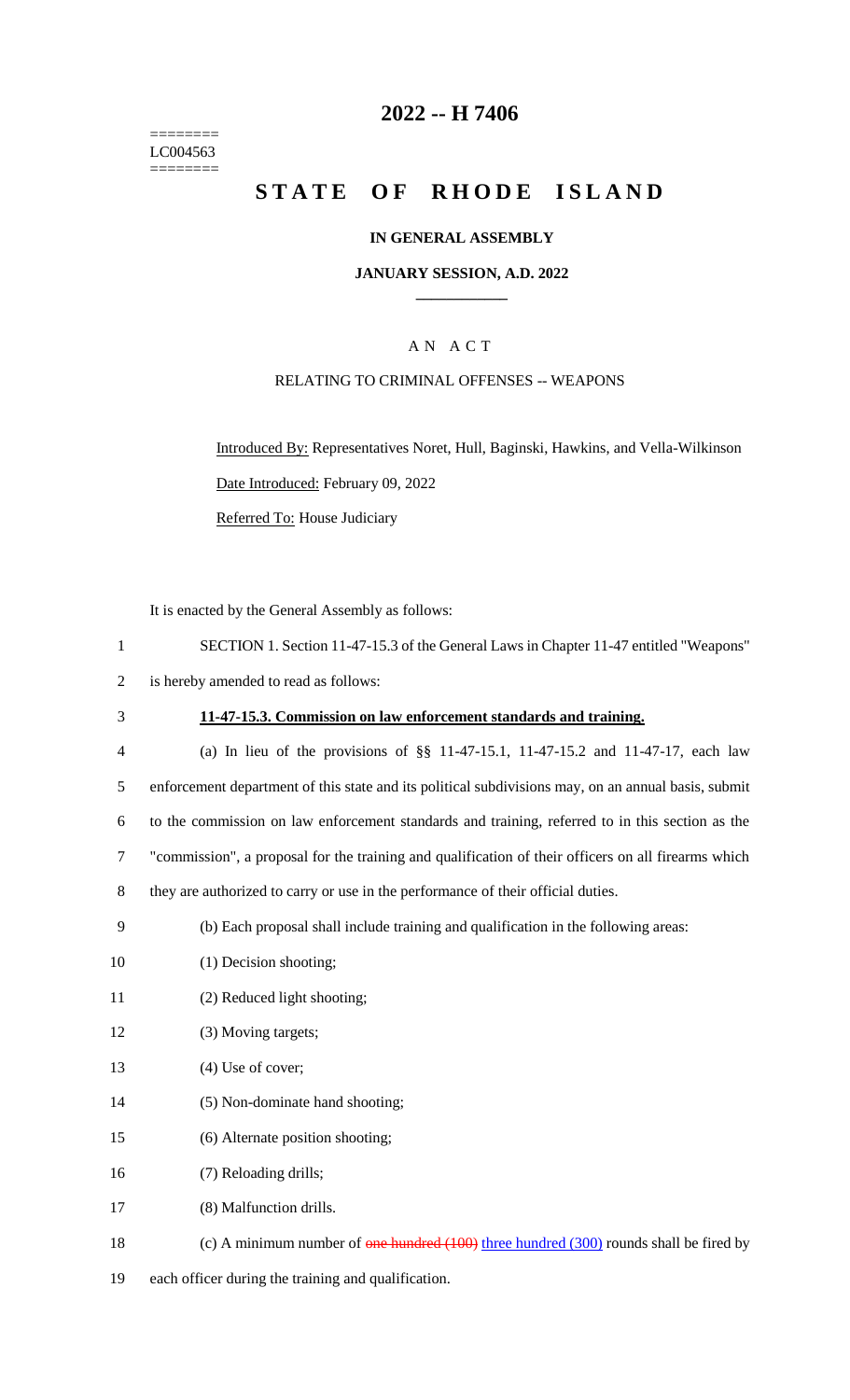(d) Qualification shall be no less than twenty percent (20%) nor more than fifty percent (50%) of the total rounds fired. A minimum qualifying score shall be sixty-six percent (66%) of the rounds fired during the qualification phase.

 (e) The commission shall review each proposal and, within fourteen (14) days, notify the department, in writing, whether the proposal is accepted or rejected. In the case of rejection, the commission shall make recommendations to the department which, if implemented, would make the proposal acceptable. Upon receipt of this notification, the department shall have fourteen (14) days to submit a new proposal that is acceptable to the commission.

 (f) In the event that a department neglects to submit a proposal to the commission or fails to submit a proposal that is approved by the commission, the officers of that department shall be required to fulfill the requirements for qualification as set out in § 11-47-15.1, 11-47-15.2, 11-47- 17 or 11-47-17.1.

 (g) All law enforcement officers of this state and its political subdivisions whose permanent appointment shall take place after July 1, 1997, will be required to qualify under the provisions of this section with all weapons which they are authorized to carry or use in the execution of their official duties.

 (h) Any law enforcement officer of this state and its political subdivisions whose permanent appointment took place prior to July 1, 1997, may elect to qualify under the applicable provisions of § 11-47-15.1, 11-47-15.2, 11-47-17 or 11-47-17.1.

SECTION 2. This act shall take effect on July 1, 2022.

======== LC004563 ========